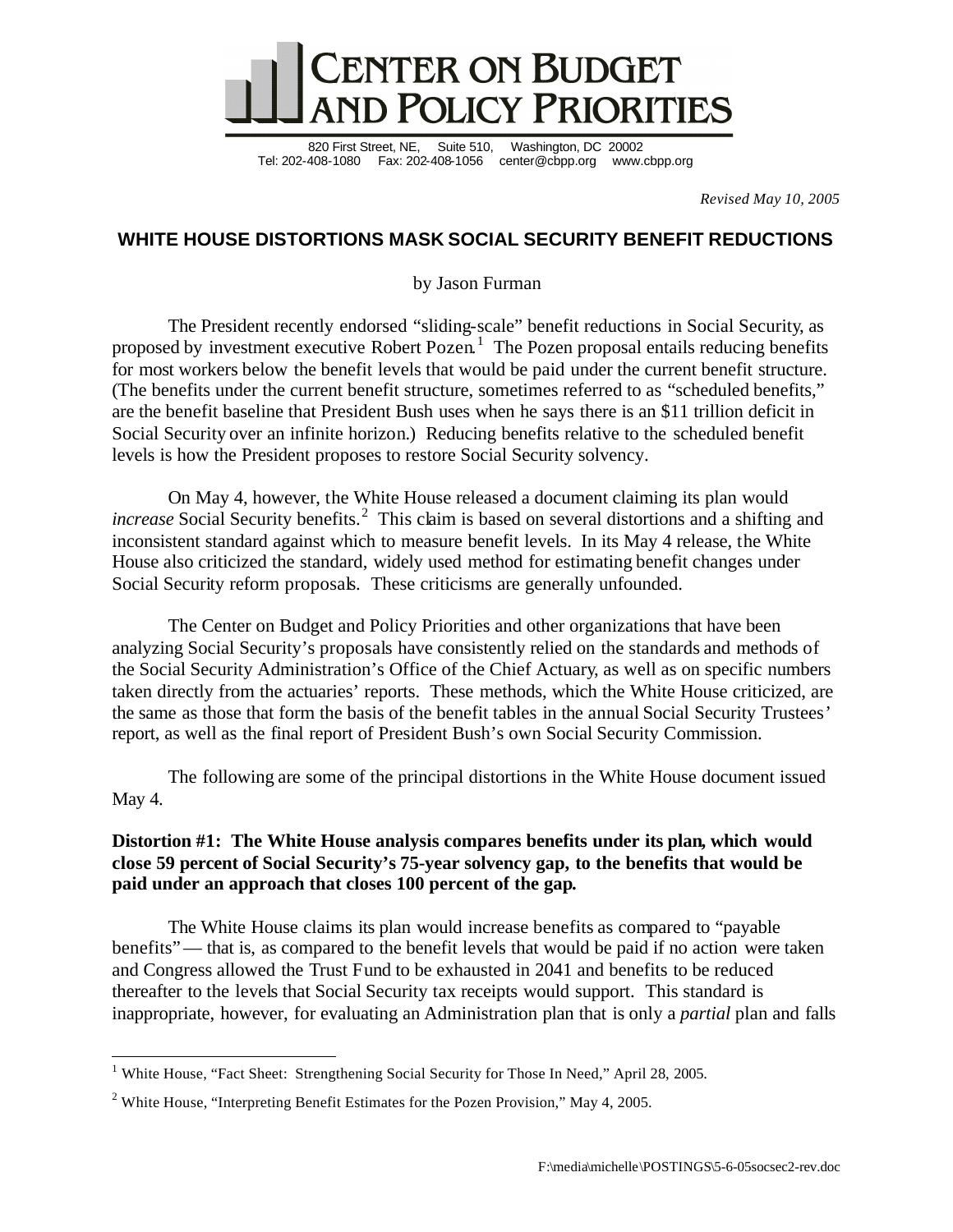well short of restoring solvency. Any plan that does not fully restore solvency can show benefits that are higher than the "payable benefits" level.

Robert Pozen has stated that his "progressive price indexing" proposal would "close the long-term deficit of Social Security by over 70%.<sup>3</sup> This is consistent with the analyses of the Social Security actuaries, who analyzed the Pozen plan and found it would close 72 percent of the long-term (i.e., 75-year) deficit. The Pozen plan includes substantial reductions in Social Security disability benefits, however, and President Bush has indicated he will protect such benefits (although the benefits of disabled beneficiaries might still be cut after these beneficiaries reach retirement age<sup>4</sup>). The President's plan also includes a new minimum benefit, a feature missing from the Pozen proposal.

These alterations in the Pozen proposal result in the President's proposal eliminating *59* percent of the 75-year Social Security deficit, rather than 70 percent.<sup>5</sup> The White House has claimed its plan would close 70 percent of the gap and that the Pozen plan would close 81 percent of the gap. It turns out that the White House is referring to the percentage of the solvency gap that would be closed *in a single year — the 75<sup>th</sup> year* (i.e., 2079). However, the standard way of measuring the degree to which a proposal restores solvency is to measure its effect on the total shortfall over the next 75 years, and the White House plan closes only 59 percent of the 75 year shortfall. In addition, as discussed below, the new White House analysis focuses on benefits in 2050. The impact of its plan on solvency in 2079 is not relevant to that question.

Any plan that solves only *part* of the problem will have benefits higher than a plan that solves *all* of the problem. The White House has indicated that it will make additional changes to

#### **White House Shifts Standard of Comparison to Suit Its Purpose**

In describing Social Security's "crisis," the Administration routinely bases its numbers on the scheduled benefits that Social Security promises to pay. The President's estimate of an \$11 trillion deficit in Social Security assumes scheduled benefits. Under payable benefits, there is no Social Security deficit.

Similarly, in a speech on May 3, the President declared that if Congress does nothing, "you're either going to have to raise your payroll tax...or cut benefits dramatically by 30 percent." In addition, the May 4 White House analysis includes a table showing what the White House describes as "benefit cuts" under the "if we do nothing" scenario. These benefit cuts are 26 percent in 2041 growing to 32 percent in 2079. All of these benefit cuts are expressed rela tive to the scheduled benefit baseline.

But when it comes to presenting the President's plan, the White House shifts and describes it relative to a "payable" benefits baseline (or, on other occasions, to today's benefits adjusted for inflation).

 $3$  Robert Pozen, "Testimony on Progressive Indexing before the Senate Finance Committee," April 26, 2005.

<sup>&</sup>lt;sup>4</sup> Social Security disability benefits are automatically converted to retirement benefits at that time. The White House has not specified what will happen to people receiving disability benefits when they reach retirement age.

 $<sup>5</sup>$  The Center previously released an estimate that the President's plan closed 57 percent of the solvency gap. That</sup> was based on the *2004 Trustees Report*, the report used to score the Pozen plan. This estimate is updated to reflect the assumptions in the *2005 Trustees Report*.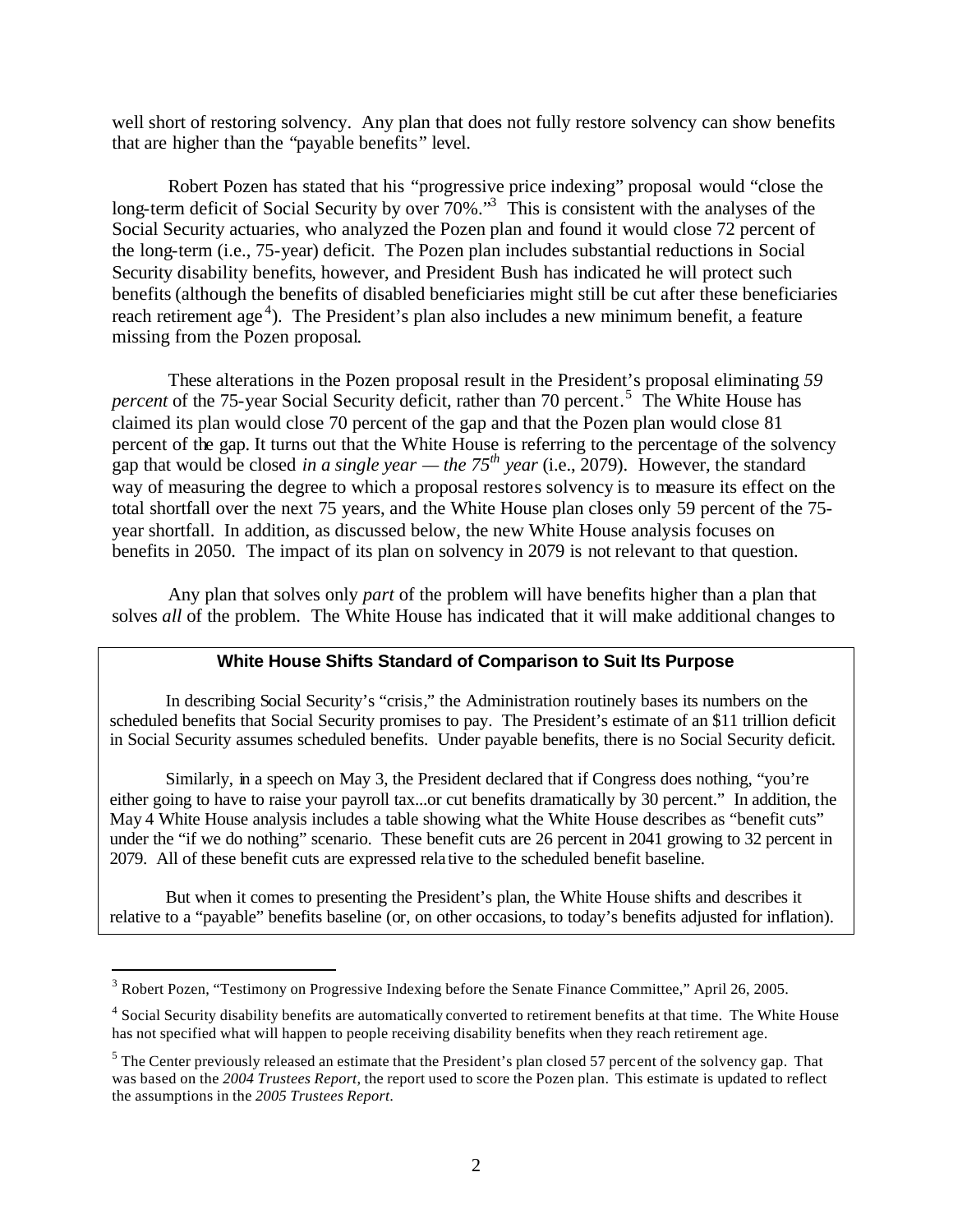restore solvency, potentially including more benefit reductions. But such benefit reductions are not factored into the May 4 White House analysis of its plan.

## **Distortion #2: The White House ignores the fact that, under its proposal, the Trust Fund would be exhausted in 2047, and benefits would consequently have to be cut about 15 percent at that time; this reduction would be in addition to the benefit reductions the Administration has explicitly proposed.**

Under a Pozen-style plan that protects disability benefits and provides a minimum benefit, as the White House says it would do, the Trust Fund will be exhausted in 2047, or only six years later than under current law.<sup>6</sup> If nothing else is done, benefits would have to be cut by about an additional 15 percent at that time, above and beyond the benefit reductions the President has endorsed.

The "payable benefits" standard, to which the White House seeks to compare the benefit levels under its plan, assumes that if no action is taken benefits would otherwise be reduced after the Trust Fund is exhausted in 2041. Consistency requires that the same method be applied after 2047 to the White House proposal.

The White House may respond that under its plan, additional steps would be taken to restore solvency. But that is the whole point — those additional steps are not incorporated into the analysis that the White House put out on May 4, resulting in an apple-to-oranges comparison.

# **Distortion #3: The so-called "stylized workers" that we and others have used to assess benefit reductions under the President's plan are a standard tool of analysis developed for such purposes by the Social Security Administration's actuaries and featured in the actuaries' own analyses.**

The White House criticized the use of what it called "stylized workers" for analyzing of the impact of its proposal on Social Security benefits for workers at different earnings levels. But these workers (termed "scaled low earners," "scaled medium earners," "scaled high earners," etc.) are taken directly from the reports and memoranda of the Social Security Administration's Office of the Chief Actuary. *They are precisely the same "stylized workers" that are used in the annual Social Security Trustees' report and in the final report of the President's own Commission to Strengthen Social Security*. These "stylized" or typical workers are reasonably reflective of the experience of Americans at different levels of earnings.

The White House makes inaccurate charges about these workers in its May 4 document. It claims, for example, that "the \$59,000 worker is assumed to earn that much every year, with annual raises at the rate of wage growth." This is incorrect; the estimates of the benefit reductions for earners who earn an average of 60 percent more than the average wage (a group called "scaled high earners" by the Social Security actuaries) are based on earners with a realistic career earnings pattern that starts low, rises as the worker ages, and then falls again in the years

 $6$  When combined with the President's private accounts, the Trust Fund would be exhausted around 2030.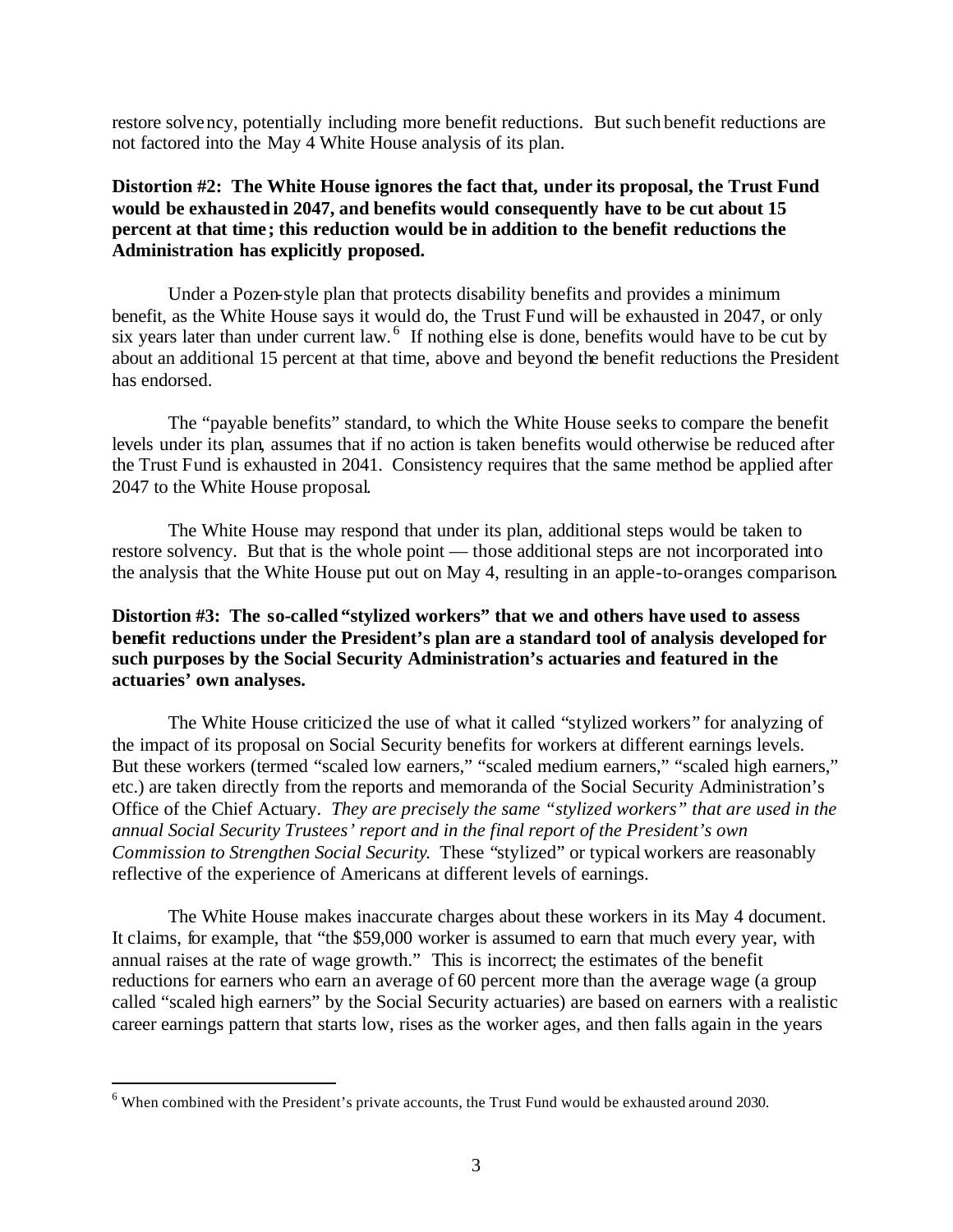before retirement. The scaling factors used are those that the SSA actuaries have developed and regularly employ.<sup>7</sup>

These "stylized" workers are used for all of the individual benefit numbers in the annual Social Security Trustees' report. The Trustees' report describes this approach as follows: "Four different pre-retirement earnings patterns are represented in table VI.F10… The three scaledearnings cases have earnings patterns that reflect differences by age in the probability of work and in average earnings levels experienced by insured workers."<sup>8</sup>

The "scaled medium earner" is a good proxy for the typical worker. For example, according to the Congressional Budget Office's microsimulation model, the median worker in the middle quintile born in the 1970s will get an initial retirement benefit of \$18,500.<sup>9</sup> This is extremely close to the Social Security Trustees projection of \$18,491 for a "medium scaled earner."

### **Distortion #4: The White House cherry picks the year to make its point**.

The White House analysis is based on the year 2050. Not coincidentally, *this is the single most favorable year for the methodology the White House elected to use*. For any year

from 2012 through 2040, benefits under the White House plan are *lower* than "payable benefits." (This is because the payable benefits baseline assumes full promised benefits until the Trust Fund is exhausted, while the President's plan initiates benefit reductions starting with retirees and survivors who become eligible for benefits in 2012.)

Furthermore, the benefit reductions under the President's plan grow larger over time. That means that



 $<sup>7</sup>$  Scaled earners also incorporate the standard employment patterns, specifically the fact that people are less likely to</sup> work in their 20s and their 60s. The actuaries' model does this by scaling down earnings to reflect the probability of working in any given year. See Office of the Chief Actuary, Social Security Administration, "Scaled Factors for Hypothetical Earnings Examples under the 2004 Trustees Report Assumptions," Actuarial Note No. 2004.3, December 2004.

<sup>8</sup> Social Security Trustees, *2005 Trustees Report*, page 185. Note the low, medium and high cases are "scaled." The actuaries' "maximum earner" is assumed to have steady earnings at \$90,000 per year.

<sup>&</sup>lt;sup>9</sup> CBO, "Updated Long-term Projections for Social Security," March 2005.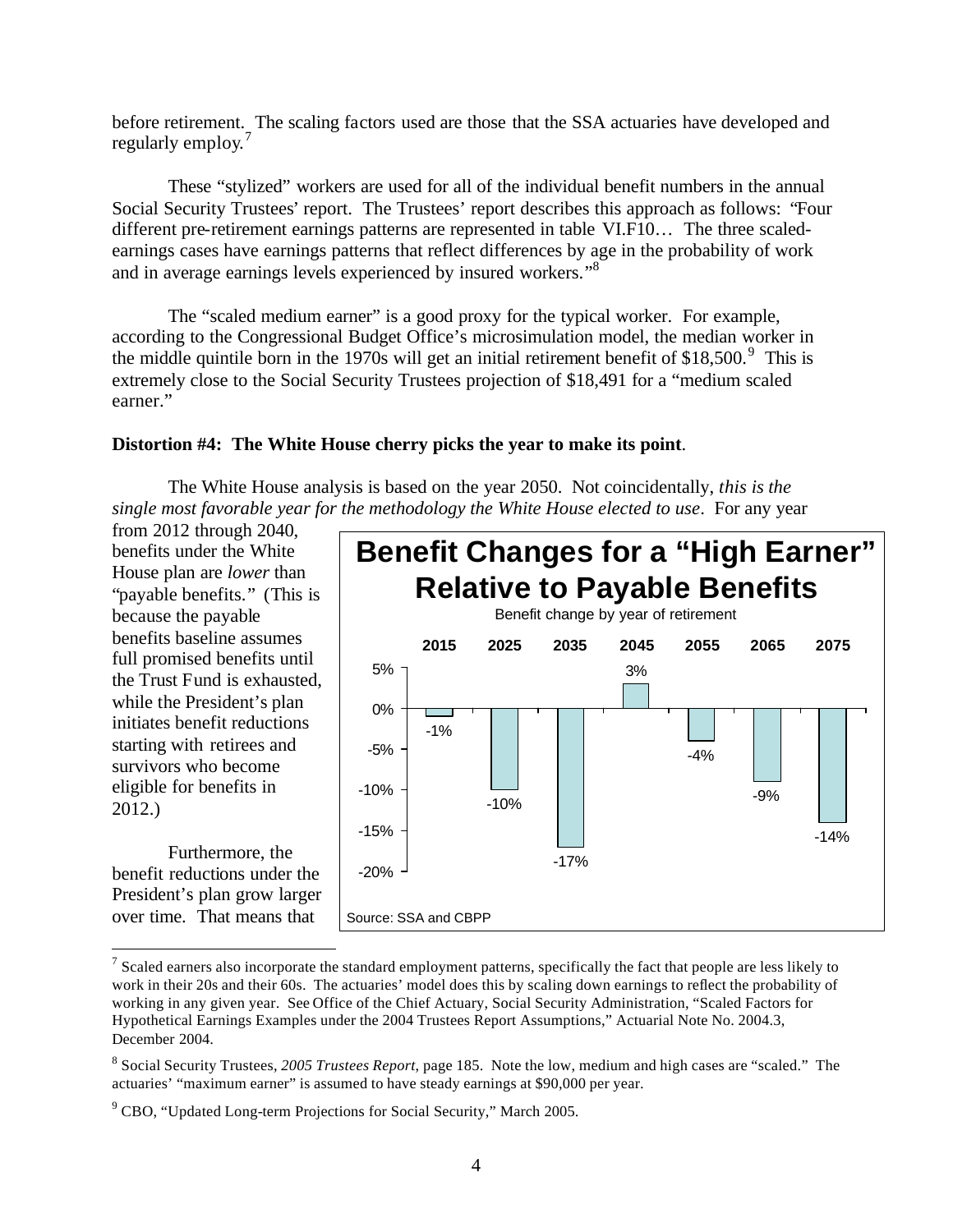a "high-earner" (one with wages 60 percent above the average wage, or about \$59,000 today) who retires in or after the early 2050s will have benefits *lower* than payable benefits (see bar chart). The White House analysis omits this information, focusing only on benefits in 2050.

#### **Distortion #5: The White House methodology minimizes the benefit reductions in its plan.**

Under the "progressive price indexing" proposal that the White House has embraced, benefits would be reduced by increasingly large amounts over time, relative to the benefits under the current benefit structure. Thus, workers who retire in 2050 would be subject to substantially larger reductions than those who retire in 2040.

The White House numbers for 2050, however, include *everyone age 62 to 76* in 2050. Many of the people in this group would have become eligible for benefits as early as 2036 and consequently would have gotten much smaller benefit reductions than people who retired in 2050. The White House chart may be misinterpreted by some readers as reflecting the benefit changes for people who retire in 2050.

## **Distortion #6: The White House assumes unrealistically high stock-market returns for its private accounts and does not to adjust for the increased risk that stock-market investment carries.**

The May 4 White House "analysis" is not transparent on the assumptions that it makes about the returns that private accounts would earn; it provides no information on these assumptions. If, as is likely to be the case, these assumptions are based on past Social Security actuaries' assumptions about future financial market returns, they are likely to be too high for several reasons.

First, the Social Security actuaries assume that the return on stocks will average 6.5 percent above inflation in the future. However, a wide range of leading financial economists surveyed by the *Wall Street Journal* in February projected that average stock returns would be substantially lower than that.<sup>10</sup> In addition, a recent paper by economists Dean Baker, Brad DeLong, and Paul Krugman demonstrates that if economic growth slows as much as the Social Security Trustees project, then stock returns, as well, are likely to be lower than in the past.<sup>11</sup> The assumed average 6.5 percent real rate of return on stocks assumes that stock-market returns will be as high as in past decades even though economic growth is projected to be markedly lower than in the past.

Another issue is that the President's proposal calls for "life-cycle accounts," in which accounts are gradually shifted away from stocks and more heavily to bonds as the worker ages. Life-cycle accounts may reduce the degree of risk, but they also result in lower average returns. Noted financial economist Robert Shiller, author of *Irrational Exuberance*, has demonstrated that even with historical average rates of return, the median rate of return on "lifecycle accounts"

<sup>10</sup> Mark Whitehouse, "Social Security Reform Plan Leans on Bullish Market," *Wall Street Journal*, February 28, 2005.

 $11$  Dean Baker, Brad DeLong and Paul Krugman, "Asset Returns and Economic Growth," March 2005.